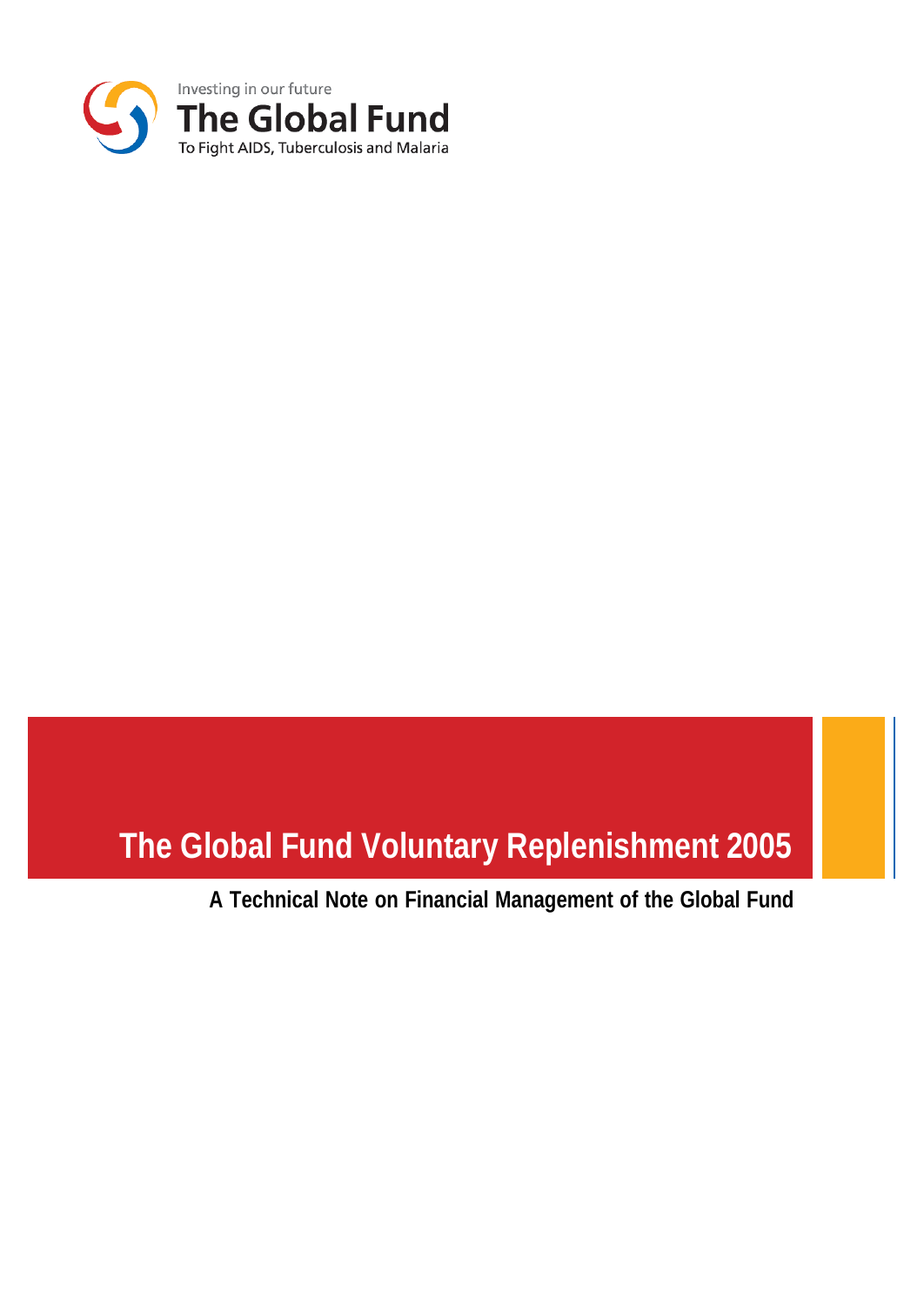# **Contents**

| 1 |                  | <b>Financing to Date</b>                                      | 3  |
|---|------------------|---------------------------------------------------------------|----|
|   | 1.1              | <b>Utilization of Funds</b>                                   | 3  |
|   | 1.2              | Liquidity and Funding Policy                                  | 3  |
|   | 1.3              | <b>Fundraising Mechanism</b>                                  | 4  |
| 2 |                  | <b>Financing the Needs Through 2007</b>                       | 5  |
|   | 2.1              | The Needs                                                     | 5  |
|   | $2.2\phantom{0}$ | <b>Financing Options</b>                                      | 6  |
|   | 2.3              | Currency and Translation Rates for Replenishment Calculations | 8  |
|   | 2.4              | Level of Contribution and Board Representation                | 8  |
|   | Annexes          |                                                               | 10 |
|   | 1                | <b>Contributions Through 2004</b>                             | 10 |
|   | $\overline{2}$   | <b>Grants Approved &amp; Disbursed</b>                        | 11 |

| 3 | <b>Pledges Not Yet Fulfilled</b>           |    |
|---|--------------------------------------------|----|
| 4 | Scope of Fiscal Management Study           | 12 |
| 5 | Impact of Promissory Notes on Cash Balance | 13 |

#### **Acknowledgements:**

This Technical Note has been written by Barry Greene with input from Dianne Stewart under the guidance of Christoph Benn.

The production team included Julie Archer, Beatrice Bernescut, John Busch, Tim Clark, and Rosie Vanek.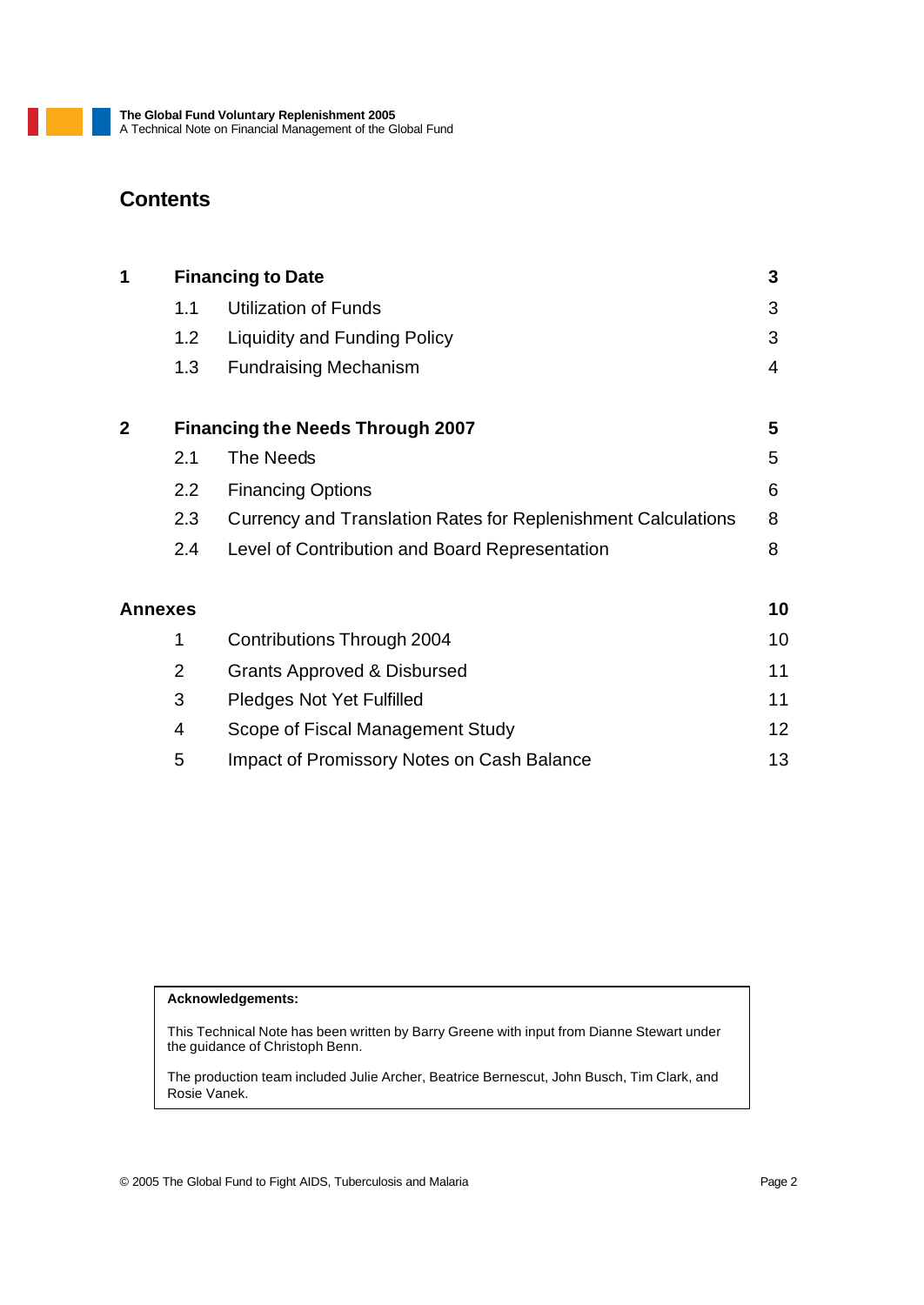### **1 Financing to Date**

#### **1.1 Utilization of Funds to Date**

From inception through 31 December 2004, US\$ 3.3 billion had been contributed to the Global Fund. Of this, US\$ 3.2 billion had been allocated to Board-approved proposals from four rounds of grant proposals, leaving US\$ 0.1 billion available for grants to be approved in 2005.

US\$ 0.9 billion had been disbursed to grant recipients, leaving assets on hand of US\$ 2.4 billion at the end of 2004, comprised of US\$ 0.2 billion in promissory notes and US\$ 2.2 billion in liquid assets invested by the Trustee.

|                                                             | \$ billion |                            |
|-------------------------------------------------------------|------------|----------------------------|
| <b>Contributions &amp; Grant Approvals:</b>                 |            |                            |
| Contributed                                                 | 3.3        | (Annex1)                   |
| Grants approved                                             | 3.2        | (Annex 2)                  |
| Available for approvals in 2005                             | 0.1        |                            |
| <b>Disbursement of Approved Grants:</b>                     |            |                            |
| Grants agreements signed                                    | 2.0        |                            |
| Approved but not yet signed                                 | 1.2        |                            |
| Total grants approved                                       | 3.2        |                            |
| Grant disbursements                                         | $-0.9$     |                            |
| Not yet disbursed                                           | 2.3        | Projected to be disbursed: |
|                                                             |            | 1.0 in 2005                |
|                                                             |            | 1.2 in 2006                |
|                                                             |            | 0.1 in 2007                |
| <b>Assets held by the Trustee:</b>                          |            |                            |
| For disbursements to approved grants                        | 2.3        |                            |
| Available for approvals in 2005                             | 0.1        |                            |
|                                                             | 2.4        | Comprised:                 |
|                                                             |            | 2.2 Cash & investments     |
|                                                             |            | 0.2 Promissory notes       |
| Note: Operating Expenses, less Investment Income were \$20m |            |                            |

#### **Table 1: Utilization of funds from inception through 31 December 2004**

#### **1.2 Liquidity and Funding Policy**

As indicated above, the Fund held liquid assets of US\$ 2.2 billion at end 2004. This large amount of liquidity results from the Fund's Comprehensive Funding Policy that requires that assets, in the form of cash or promissory notes, sufficient to cover the entire amount of a grant, be deposited with the Trustee prior to the signing of the grant agreement, combined with the relatively low use of promissory notes as a contribution mode.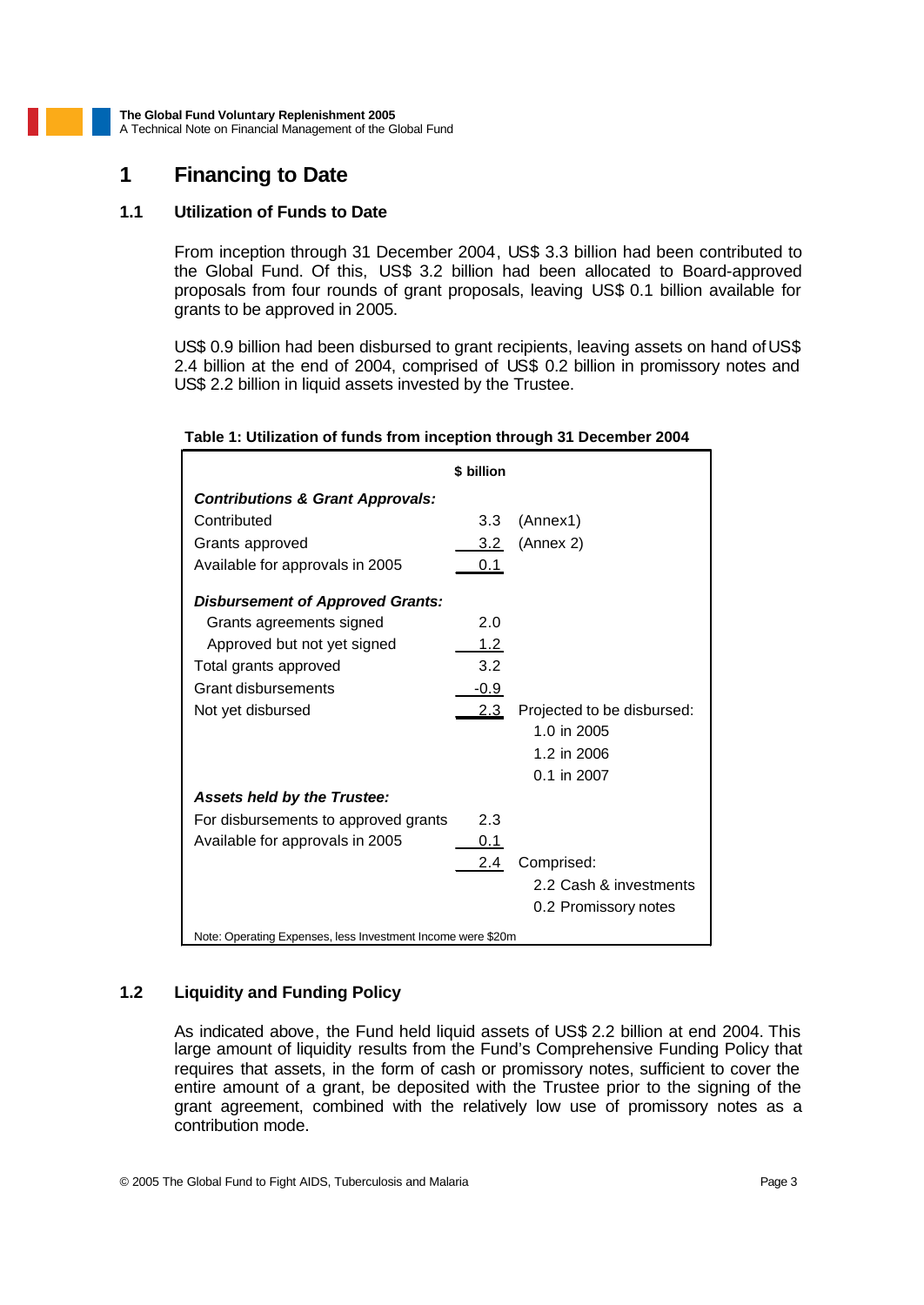Of the US\$ 2.4 billion assets on hand (US\$ 2.2 billion cash and US\$ 0.2 billion in promissory notes), US\$ 2.3 billion is required for disbursements to approved grants; these 39 disbursements will occur over 2005-2007. In accordance with the Comprehensive Funding Policy, these grants could not be signed unless a corresponding amount of assets (US\$ 2.3 billion) had been deposited with the Trustee.

The Policy considers both cash and demand public promissory notes as assets, however to date only 10% of contributions (from one donor) have been in the form of promissory notes. Hence, promissory notes account for only US\$ 0.2 billion of total assets, with the remaining US\$ 2.2 billion held as liquid assets invested by the Trustee.

The Policy ensures that the Fund can honor its grant commitments regardless of the amount of future contributions to the Fund; also, the substantial funds on hand generate investment income which has covered the vast majority of the Fund's administrative expenses to date. However, some observers question whether this is the most effective use of the amounts contributed to the Fund to fight the three pandemics; others have difficulty reconciling the Fund's appeals for additional funding to finance new rounds of grants with the holding of such a large amount of liquid assets.

At its November 2004 meeting, the Board called for a study of the Policy, the findings of which will be available in the course of the replenishment process. The intended scope of the study is outlined in Annex 4. The study is being undertaken by PriceWaterhouseCoopers and findings are expected to be reported in April 2005.

Apart from any changes to the Policy that might result from Board consideration of the study, the amount of liquidity would be reduced if more donors made their contributions in promissory notes that were encashed on a timetable suited to the disbursement needs of the Fund.

#### **1.3 Fundraising Mechanism**

Donors have until now made their contributions to the Fund, totaling US\$ 3.4 billion by the end of 2004, on an ad-hoc basis and timing, pledging for one or more years at a time. Throughout the three-year history of the fund, donors have contributed in full almost all the amounts they pledged, in the year for which pledged or shortly after.

While this approach has fully met the financial needs of the Fund to date, it gives only limited certainty of future income, since the majority of donors pledge for a single year at a time. The voluntary replenishment mechanism is expected to provide greater predictability of contribution income, through multi-year pledges.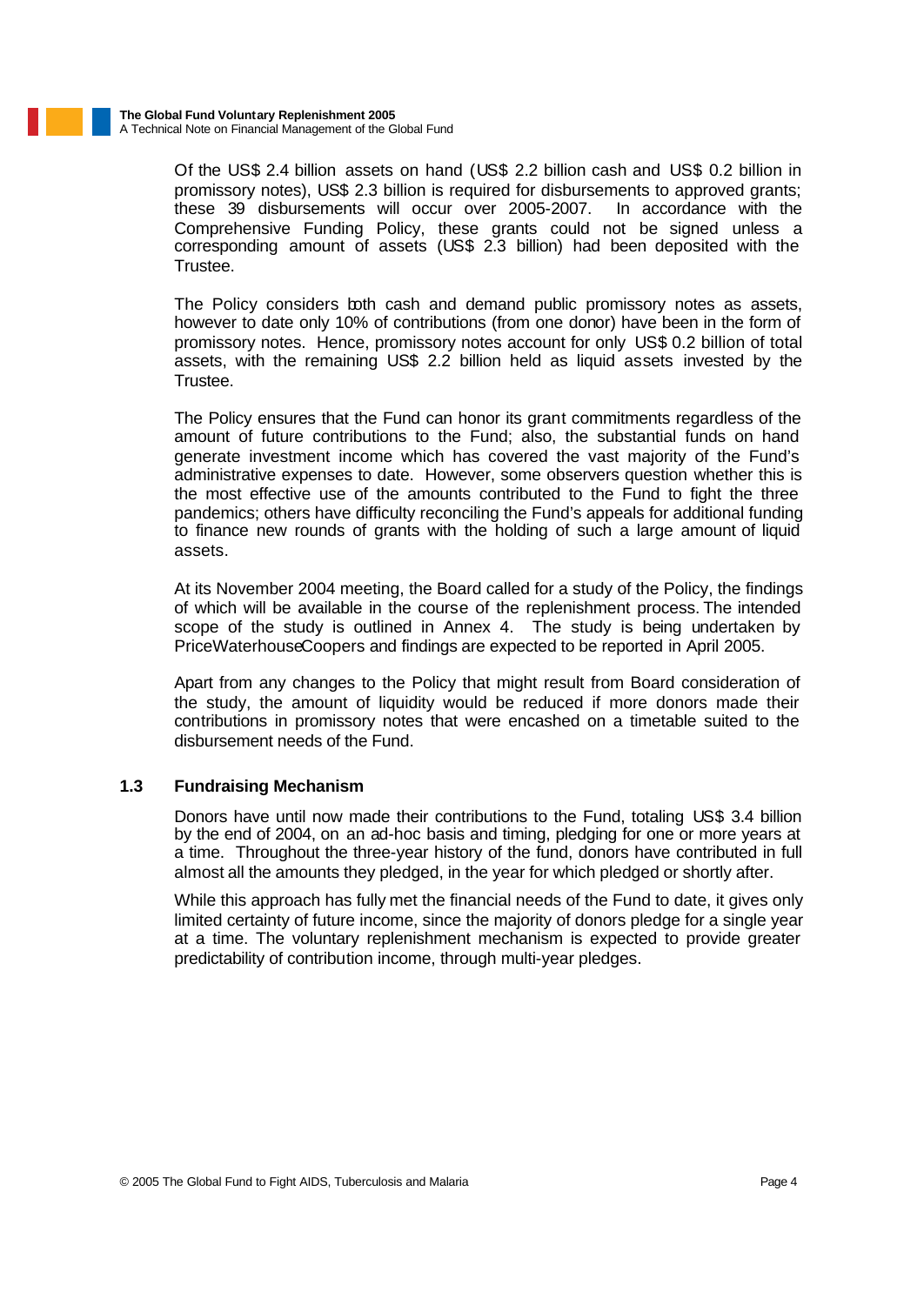# **2 Financing the Needs Through 2007**

#### **2.1 The Needs**

2.1.1 The needs of the Global Fund, as described in the paper *Addressing HIV/AIDS, Malaria and Tuberculosis: the Resource Needs of the Global Fund, 2005 – 2007*, are summarized as follows:

| Estimated grant approvals: (US\$ billion)        |      | 2005   | 2006   | 2007       |         |
|--------------------------------------------------|------|--------|--------|------------|---------|
| New grant rounds (Phase I) $(1)$                 |      | 1.0    | 1.1    | 2.6        |         |
| Renewal of grants (Phase II) <sup>(2)</sup>      |      | 1.3    | 2.4    | <u>1.0</u> |         |
| <b>Total approval capacity needed</b>            | \$bn | 2.3    | 3.5    | 3.6        |         |
|                                                  |      |        |        |            |         |
| <b>Funding shortfall: (US\$ billion)</b>         |      | 2005   | 2006   | 2007       |         |
| Total grant approval capacity needed (per above) |      | 2.3    | 3.5    | 3.6        |         |
| Operating Expenses, less Interest <sup>(3)</sup> |      |        | 0.1    | 0.1        |         |
| Less: Funds available from prior year            |      | $-0.1$ |        |            |         |
| <b>Total contributions needed</b>                |      | 2.2    | 3.6    | 3.7        |         |
| Less: $Pledged(4)$ to date (23 Feb 2005)         |      | $-1.3$ | $-0.7$ | $-0.4$     | Annex 3 |
| <b>Additional pledges needed</b>                 | \$bn | 0.9    | 2.9    | 3.3        |         |

 $<sup>(1)</sup>$  It is assumed that Round 5 grants will be approved in 2005, Round 6 in 2006 and Rounds 7 & 8 in</sup> 2007. The total value of grants approved for Phase I of each round (the initial two years) is assumed to be \$1 billion for Round 5, \$1.1 billion for Round 6 and \$1.3 billion for each of Rounds 7 & 8.

 $(2)$  It is assumed that 85% by value of grants will be renewed for Phase II (usually years 3 to 5) and that renewal is approved twenty months after the first disbursement. Renewal of grants in 2007 is lower than in 2006 because the approval of new grants in 2005 (Round 5) is planned for the end of the year. Accordingly only a relatively small proportion of Round 5 grants will be reaching the end of their initial two years, and hence be due for renewal, in 2007.

(3) Operating Expenses, less Interest Income: Projected at \$30m to \$70m per year, depending on usage of promissory notes (increased usage would reduce the cash balance and hence reduce interest income). The 2005 amount rounds down to zero; the 2006 & 2007 amounts, assuming an increasing usage of promissory notes, round up to \$0.1bn. Operating Expenses comprise Local Fund Agent fees and Board, Technical Review Panel and Secretariat expenses.

 $<sup>(4)</sup>$  The 2005 pledge amount includes \$0.1bn of 2004 pledges expected to be contributed in 2005.</sup>

2.1.2 Disbursement of the grant amount commences after grant approval by the Board and subsequent negotiation of the grant agreement, and is made in installments at intervals throughout the duration of the grant agreement. Hence, grants approved through 2007 will be disbursed through 2010, based on projected disbursement timings.

| \$ billion | 2002-04    | 2005            | 2006               | 2007 | 2008 | 2009          | 2010 | Totai |
|------------|------------|-----------------|--------------------|------|------|---------------|------|-------|
| Approved   | റ റ<br>ے.ت | $\sim$<br>ں ، ے | つに<br>ບ.ບ          | 3.6  |      |               |      | .∠.6L |
| Disbursed  | 0.9        | .               | $\sim$<br>⌒<br>ں ے | 2.9  | U.U  | ◠<br><u>.</u> |      | .∠.6! |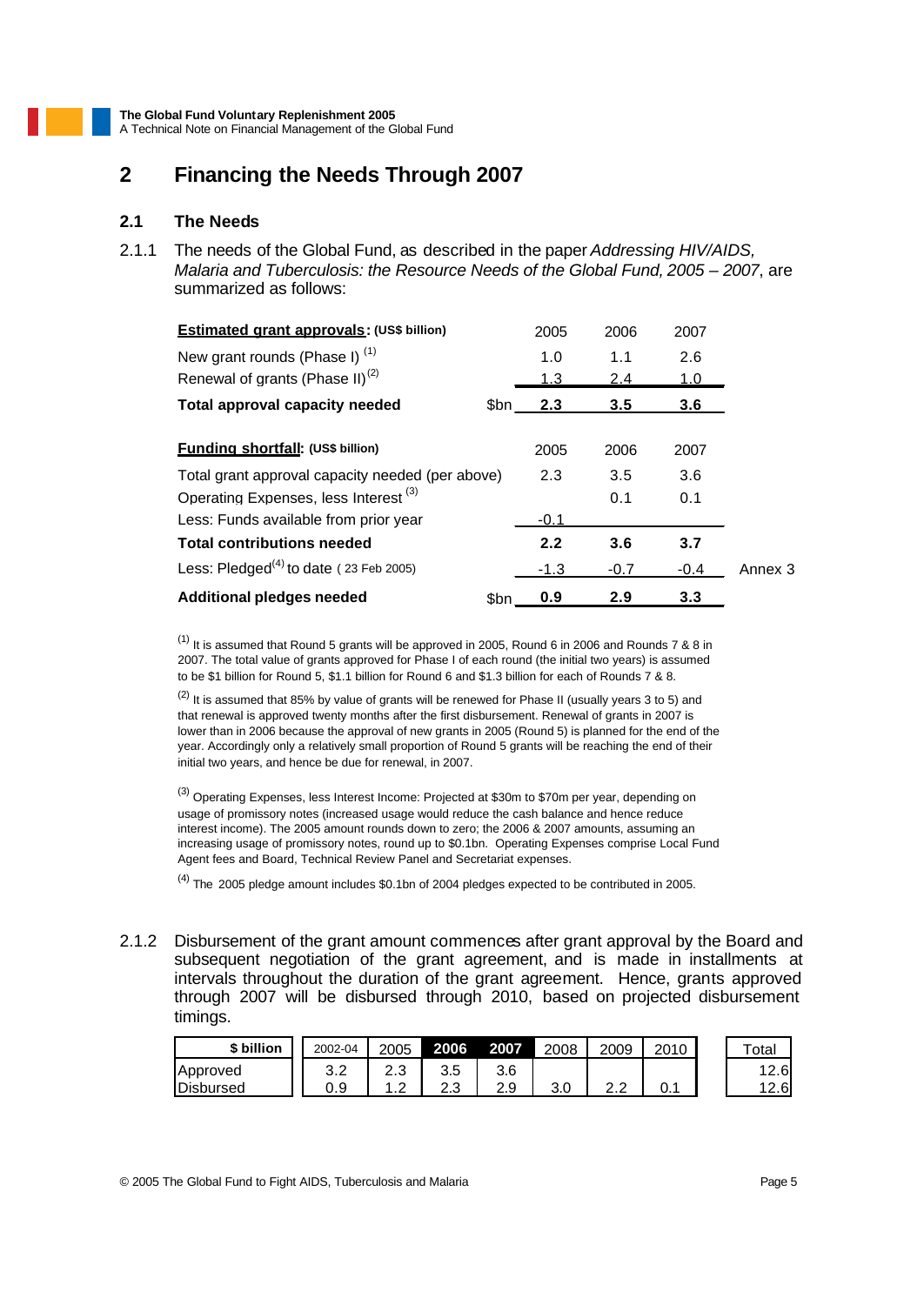The inherent time lag between approval of grants and completion of disbursement is illustrated by the following graph:



#### **2.2 Financing Options**

- 2.2.1 Cash As explained at 1.2, Fund policy allows for contributions to be made in the form of promissory notes that are encashed on a timescale suited to the Fund's needs. To date, only 10% of contributions have been made in promissory notes. If the Fund's increasing grant approval needs continued to be financed by (mainly) cash contributions, then it is inevitable that the Fund's cash balance will grow, given the inherent time lag between approval and disbursement. The table below shows at (A) that by the end of 2007, the cash balance would be approximately US\$ 5 billion assuming contributions will match projected resource needs.
- 2.2.2 Promissory Notes Alternatively, if contributions were made by promissory notes that were encashed in installments over two-and-half years, this would be adequate to meet the Fund's projected disbursement needs. Financing the needs in this manner would reduce the Fund's cash balance to approximately US\$ 1.7 billion by the end of 2007, as shown at (B) below. This is 66% less than would be the case if 90% of contributions continued to be made in cash. (However, contribution by promissory note may not be a feasible or preferred option for all donors.)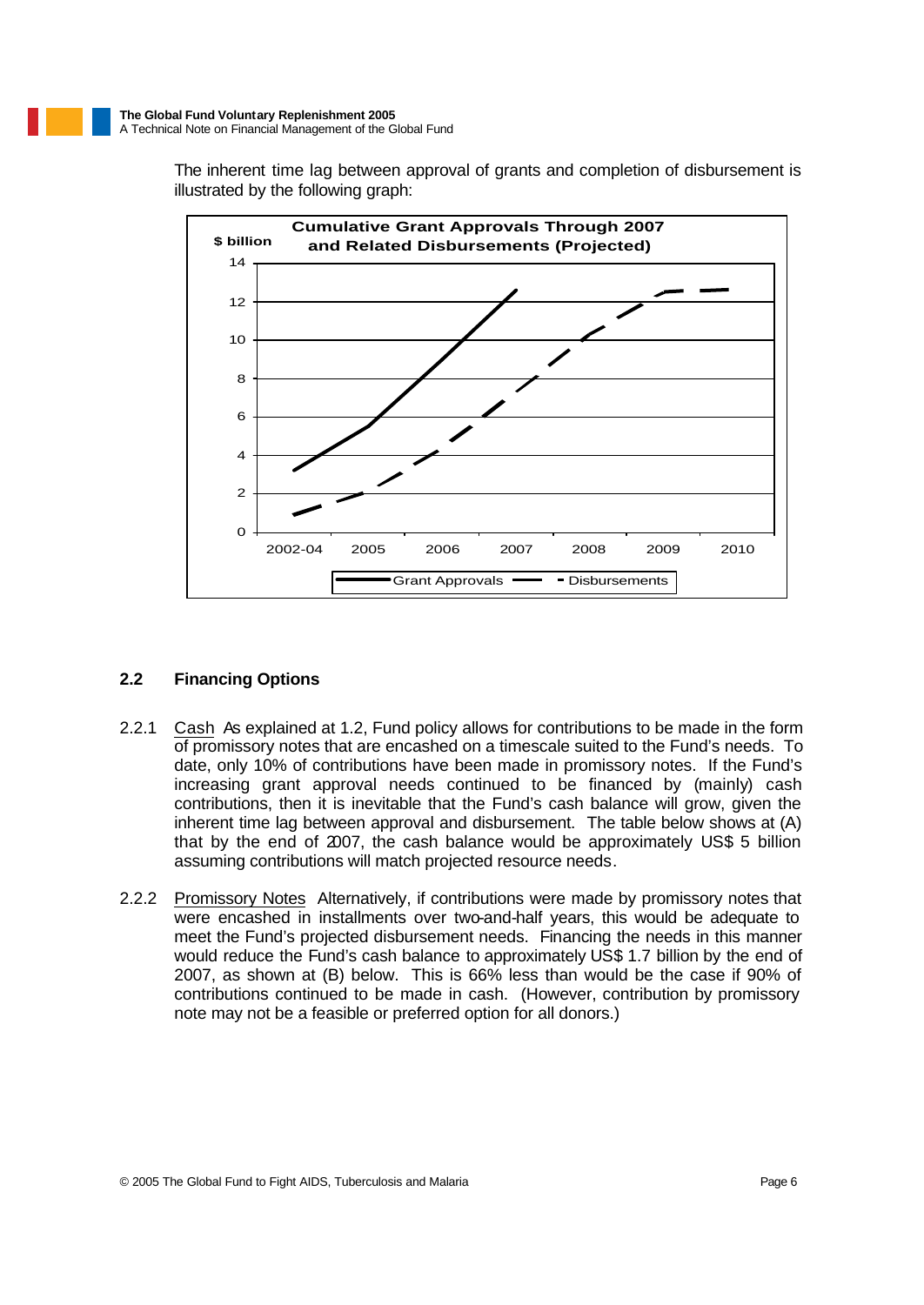#### **Impact of Promissory Notes on Cash Balance**

|   | \$ billion                                                                                                                             | 2002-04 | 2005   | 2006   | 2007   | 2008   | 2009   | 2010   | Total   |
|---|----------------------------------------------------------------------------------------------------------------------------------------|---------|--------|--------|--------|--------|--------|--------|---------|
|   | <b>Grant Approvals</b>                                                                                                                 | 3.2     | 2.3    | 3.5    | 3.6    |        |        |        | 12.6    |
|   | Contributions (in cash or notes)                                                                                                       | 3.3     | 2.2    | 3.6    | 3.7    |        |        |        | 12.8    |
| A | Cash Flows, if 10% of contributions were paid by promissory note:                                                                      |         |        |        |        |        |        |        |         |
|   | <b>Contributions Encashed</b>                                                                                                          | 3.1     | 2.3    | 3.4    | 3.6    | 0.2    | 0.1    |        | 12.8    |
|   | <b>Grant Disbursements</b><br>Operating Exps. less Int.                                                                                | $-0.9$  | $-1.2$ | $-2.3$ | $-2.9$ | $-3.0$ | $-2.0$ | $-0.3$ | $-12.6$ |
|   | Cash at start of year                                                                                                                  |         | 2.2    | 3.3    | 4.4    | 5.0    | 2.3    | 0.4    |         |
|   | Cash at end of year                                                                                                                    | 2.2     | 3.3    | 4.4    | 5.0    | 2.3    | 0.4    | 0.2    | 0.2     |
|   | <b>Unencashed Notes</b>                                                                                                                | 0.2     | 0.1    | 0.3    | 0.4    | 0.1    |        |        |         |
| в | Cash Flows. if 100% of contributions were paid by promissory note:                                                                     |         |        |        |        |        |        |        |         |
|   | <b>Contributions Encashed</b>                                                                                                          | 3.1     | 1.0    | 1.9    | 3.2    | 2.4    | 1.2    |        | 12.8    |
|   | <b>Grant Disbursements</b>                                                                                                             | $-0.9$  | $-1.2$ | $-2.3$ | $-2.9$ | $-3.0$ | $-2.0$ | $-0.3$ | $-12.6$ |
|   | Operating Exps. less Int.                                                                                                              |         |        | $-0.1$ | $-0.1$ |        |        |        | $-0.2$  |
|   | Cash at start of year                                                                                                                  |         | 2.2    | 1.9    | 1.5    | 1.7    | 11     | 0.3    |         |
|   | Cash at end of year                                                                                                                    | 2.2     | 1.9    | 1.5    | 1.7    | 1.1    | 0.3    |        | 0.0     |
|   | Unencashed Notes                                                                                                                       | 0.2     | 1.5    | 3.1    | 3.6    | 1.2    |        |        |         |
|   | (Notes: Includes Operating Expenses to 2007. Assumes interest of 1.5% per annum. Totals may appear not to add<br>because of rounding.) |         |        |        |        |        |        |        |         |

(See Annex 5 for further details of the above cash flows.)

2.2.3 Possible encashment schedule Fund policy allows for promissory notes to be encashed according to an agreed schedule<sup>1</sup>. The required timing of cash inflows could be achieved if promissory notes were encashed in six equal installments according to a schedule such as:

#### **Contribution for 2006**:

| First installment:  | 31 March 2006     |
|---------------------|-------------------|
| Second installment: | 30 September 2006 |
| Third installment:  | 31 March 2007     |
| Fourth installment: | 30 September 2007 |
| Fifth installment:  | 31 March 2008     |
| Sixth installment:  | 30 September 2008 |

 $1$  The Global Fund shall consider as assets for the purposes of entering into grant agreements, promissory notes or similar obligations issued by the government of a sovereign state (or its designated depository) which shall be non-negotiable, non-interest bearing and payable at par value to the account of the Fund in the designated depository on demand or in accordance with an encashment schedule agreed between the contributor and the Secretariat. (Decision of Seventh Board Meeting, 18-19 March 2004.)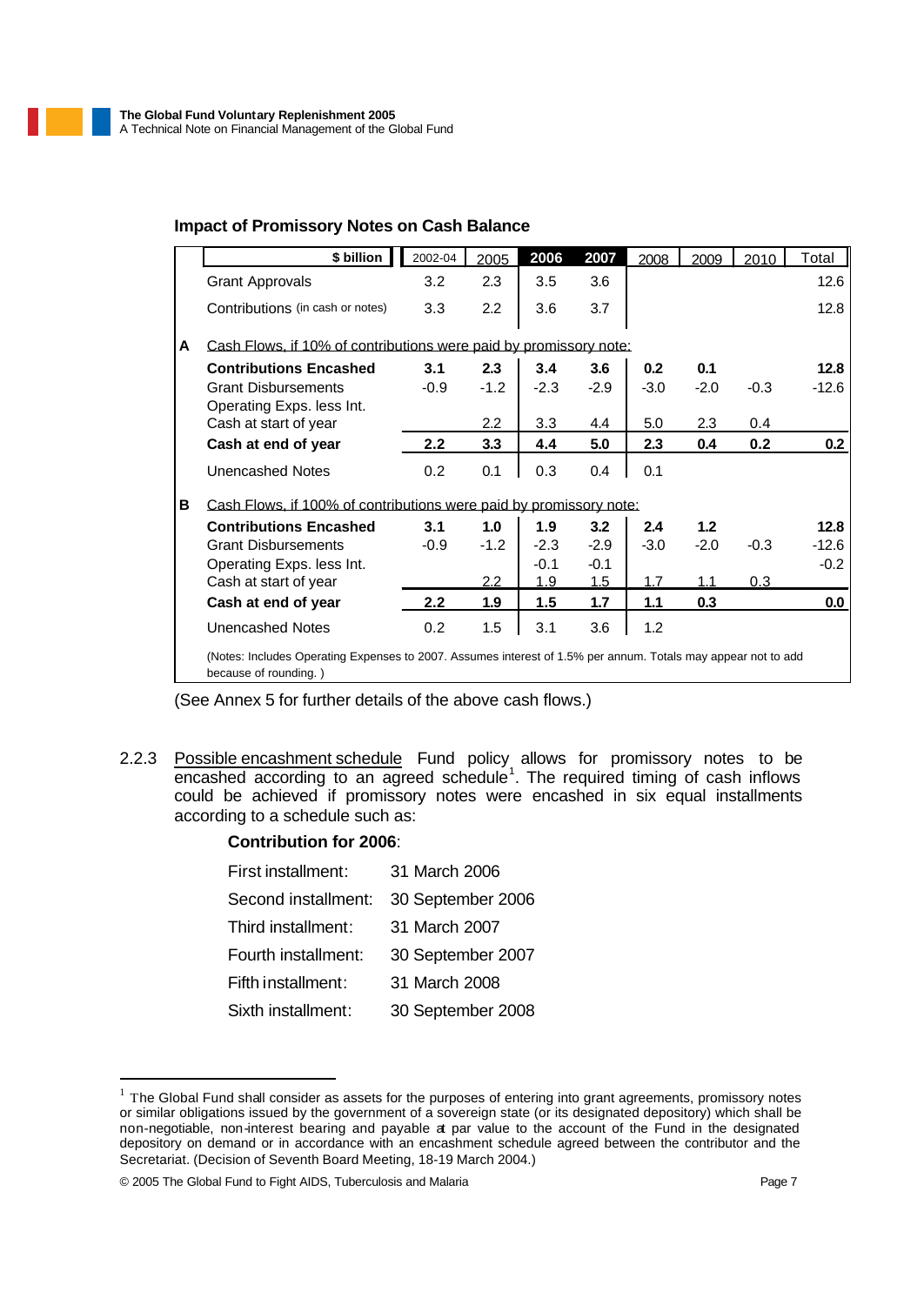It is proposed that promissory notes be payable on demand, although the planned calling for encashment would be according to the agreed encashment schedule. This would allow, in exceptional circumstances, the calling of notes in advance of the envisaged date in order to meet any unforeseen need for liquidity.

It is assumed that a contribution would be made by deposit of the promissory note (or in cash) in the first quarter of the year for which contributed. This contrasts with experience of the Fund to date where contributions have been made (in cash) throughout the year.

The making of the contribution in this manner would also facilitate matching requirements for the United States contribution, which takes account of contributions made (including contributions made by deposit of a promissory note) by 31 July each year for matching calculations.

2.2.4 Currency of Promissory Notes In order to limit the Fund's exposure to currency losses, it is proposed that contributors be encouraged to denominate their promissory notes in one of the "grant currencies": US dollar or Euro.

#### **2.3 Currency and Translation Rates for Replenishment Calculations**

To date, all grants made by the Fund are denominated in US dollars. From 2005, applicants may apply for grants (new grants or Phase II renewals) in Euros, as well as US dollars. No application has yet been made for a Euro denominated grant and it will only be in June 2005 when Round 5 proposals are received that a view of demand will begin to emerge. Accordingly, it is envisaged that the major portion of the Fund's grant liabilities will continue to be in US dollars through 2007. The financial reporting currency of the Fund is also US dollars.

For these reasons, it is proposed that the reporting currency of the voluntary replenishment be US dollars. For replenishment calculation purposes (only), contributions to be made in other currencies would be translated to a US dollar equivalent using an agreed rate of exchange for each currency. It is proposed that the agreed rate be the simple average of the rates on the first day of January, February, March, April, May and June 2005 as published by the United Nations.

#### **2.4 Level of Contribution and Board Representation**

The Board of the Global Fund is structured to ensure a balance between donor seats and recipient seats. The voting mechanism reinforces this balance with two equal voting blocks of nine seats each: a recipient block and a donor block. Two thirds of each "voting block" is required to make decisions, in cases where full consensus cannot be reached. The donor structure therefore originally allowed for nine voting seats for donors, with two of those being reserved for the Private Sector and Private Foundations constituencies, thus leaving seven donor seats to be allocated to public sector donor representatives.

These seven public sector donor seats were then allocated amongst donor groups based informally on a "share" principle with each seat being merited by contributions of approximately US\$ 100 million (or more) per year. Donors either provided finance that allowed them to maintain their own seat, or grouped themselves appropriately to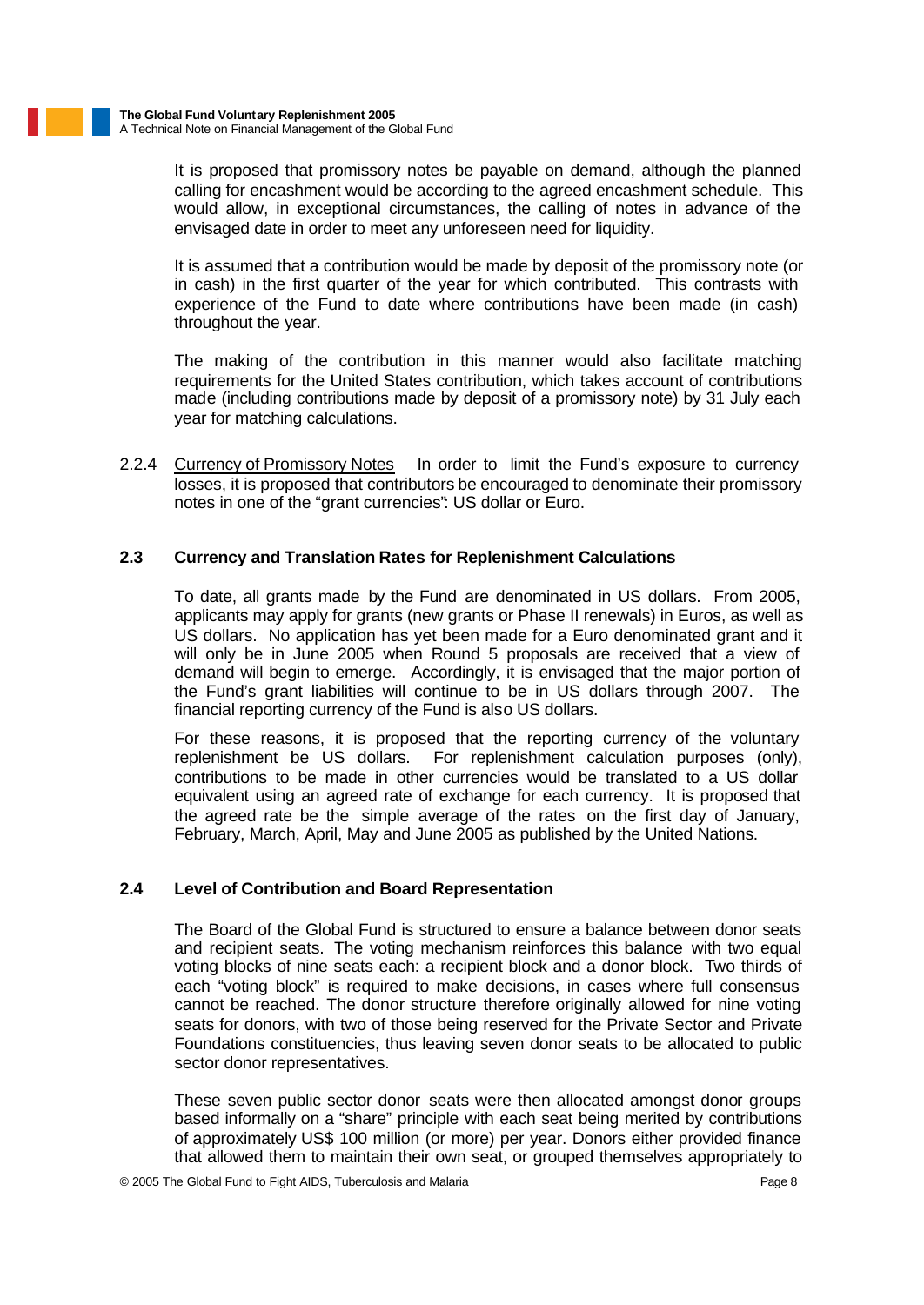ensure the group total contribution met the indicative threshold. The seven seats have one vote each, regardless of whether they are held by one country or shared between several.

The addition of another voting member to the recipient group in June 2004 (the NGO representing Communities living with the diseases wished to become a voting member) raised the possibility of an additional donor seat – thus opening the door for either a reorganization of the donor group based on revised shares, or the addition of an entirely new donor or donor group to the Board while maintaining the current "cost" of a seat.

The Board expressed a strong wish for the additional donor seat to be used by a new donor – or a new and substantial contribution from an existing donor. In other words, the Board wanted to use the new seat to increase the "cost of a seat", and to attract new money. Initial donor consultations on the issue indicate that the "cost" of the original seven public sector seats has increased to the region of US\$ 140 million per year as a minimum, and that there is still optimism that the possible eighth donor seat could be used to attract additional money from new donors. In addition, several individual country donors significantly exceed the threshold and we anticipate that this generosity will continue.

It should be noted that these arrangements are informal and that donors rely on consultations and consensus in establishing the parameters for engagement in this regard, rather than any fixed rules or codes .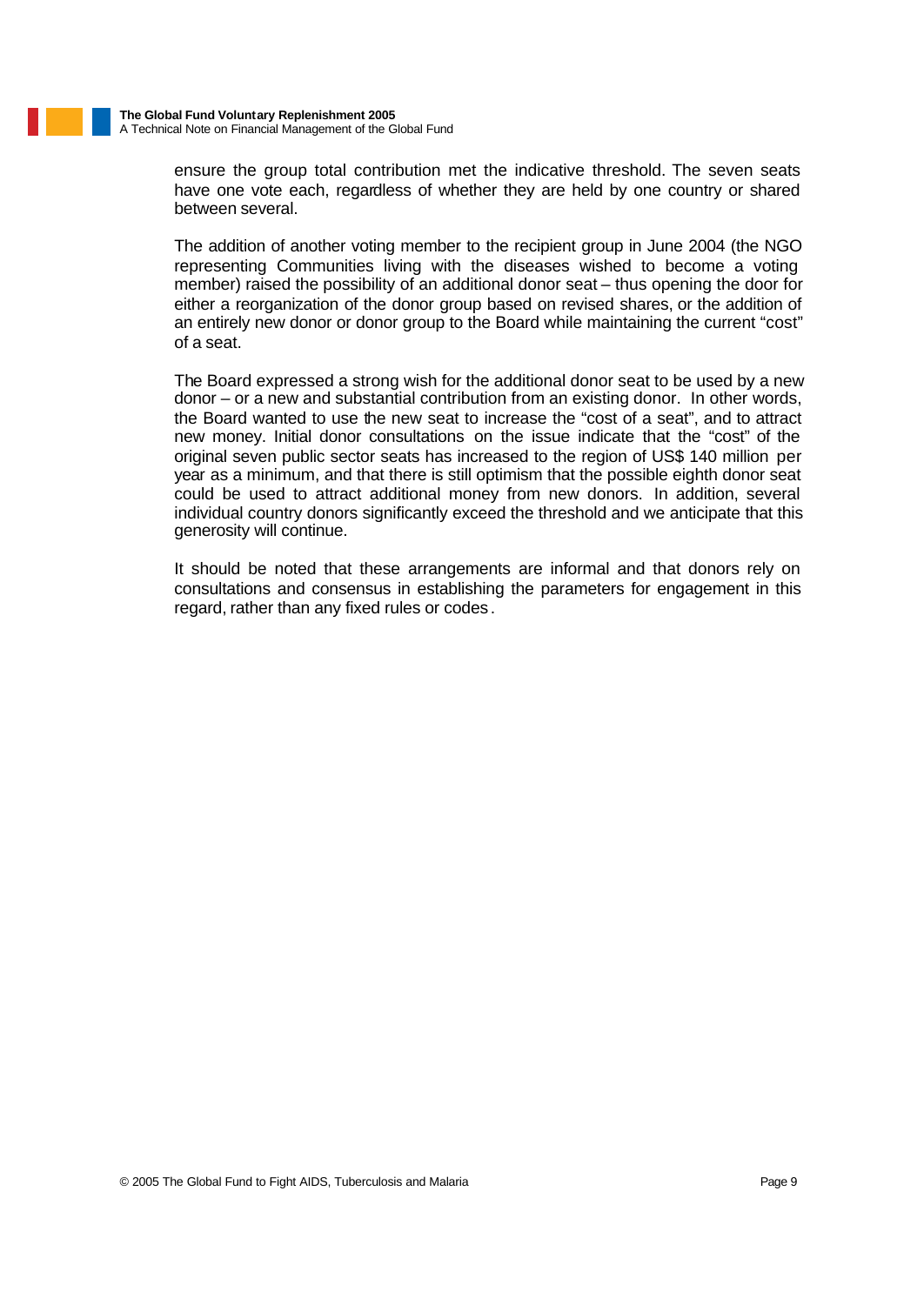| <b>DONOR</b>               | 2001-2002   | 2003        | 2004          | <b>TOTAL</b>  | % of Total |
|----------------------------|-------------|-------------|---------------|---------------|------------|
| <b>Governments</b>         |             |             |               |               |            |
| <b>United States</b>       | 300,000,000 | 322,725,000 | 458,881,279   | 1,081,606,279 | 32.5%      |
| European Commission        | 137,064,385 | 50,360,226  | 264,413,350   | 451,837,961   | 13.6%      |
| France                     | 59,005,000  | 63,679,739  | 196,078,431   | 318,763,170   | 9.6%       |
| Japan                      | 80,400,337  | 79,993,443  | 104,726,233   | 265,120,013   | 8.0%       |
| <b>Italy</b>               | 108,618,673 | 106.541.600 |               | 215.160.273   | 6.5%       |
| <b>United Kingdom</b>      | 78,215,278  | 40.032.750  | 60.333.210    | 178,581,238   | 5.4%       |
| Netherlands                | 8,087,400   | 43,590,360  | 54,344,679    | 106,022,439   | 3.2%       |
| Canada                     | 25,000,000  | 25,000,000  | 50,005,530    | 100.005.530   | 3.0%       |
| Germany                    | 11,995,200  | 37,427,325  | 45,944,850    | 95,367,375    | 2.9%       |
| Sweden                     | 22.369.965  | 11,488,363  | 47,811,683    | 81,670,011    | 2.5%       |
| Norway                     | 17,962,003  | 17,709,581  | 17,864,799    | 53,536,383    | 1.6%       |
| Spain                      |             | 35,000,000  | 15,000,000    | 50,000,000    | 1.5%       |
| <b>Denmark</b>             | 14,816,511  | 13,790,866  | 16,188,433    | 44,795,810    | 1.3%       |
| Ireland                    | 9,835,000   | 11,161,430  | 12,299,000    | 33,295,430    | 1.0%       |
| <b>Belgium</b>             | 12,207,409  | 7,229,938   | 10,270,518    | 29,707,866    | 0.89%      |
| Australia                  |             |             | 13,827,500    | 13,827,500    | 0.42%      |
| Switzerland                | 5,594,133   | 4,405,973   | 2,343,384     | 12,343,490    | 0.37%      |
| Russia                     | 1,000,000   | 4,000,000   | 5,000,000     | 10,000,000    | 0.30%      |
| Nigeria                    | 9,080,914   |             |               | 9,080,914     | 0.27%      |
| Luxembourg                 | 1,037,500   | 1,094,820   | 3,410,752     | 5,543,072     | 0.17%      |
| Saudi Arabia               |             | 2,500,000   | 2,500,000     | 5,000,000     | 0.15%      |
| China                      |             | 2,000,000   | 2,000,000     | 4,000,000     | 0.12%      |
| <b>South Africa</b>        |             | 2,000,000   |               | 2,000,000     | 0.06%      |
| Thailand                   |             | 1,000,000   | 1,000,000     | 2,000,000     | 0.06%      |
| <b>New Zealand</b>         |             | 734,000     | 625,200       | 1,359,200     | 0.04%      |
| Austria                    | 1,075,900   |             |               | 1,075,900     | 0.03%      |
| Kuwait                     |             | 1,000,000   |               | 1,000,000     | 0.03%      |
| Portugal                   |             | 400,000     | 600,000       | 1,000,000     | 0.03%      |
| Korea (Republic of)        |             |             | 500,000       | 500,000       | 0.02%      |
| Uganda                     |             |             | 500,000       | 500,000       | 0.02%      |
| Iceland                    |             |             | 206,299       | 206,299       | 0.01%      |
| Singapore                  |             |             | 200,000       | 200,000       | 0.01%      |
| Liechtenstein              | 100,000     |             | 77,190        | 177,190       | 0.01%      |
| Zimbabwe                   |             | 158,462     |               | 158,462       | 0.005%     |
| Monaco                     | 44,000      | 44,000      | 44,000        | 132,000       | 0.004%     |
| Andorra                    | 100,000     |             |               | 100,000       | 0.003%     |
| <b>Barbados</b>            |             | 100,000     |               | 100,000       | 0.003%     |
| <b>Burkina Faso</b>        | 75,000      |             |               | 75,000        | 0.002%     |
| <b>Brazil</b>              |             | 50,000      |               | 50,000        | 0.002%     |
| Poland                     |             | 20,000      | 10,000        | 30,000        | 0.001%     |
| Zambia                     | 25,000      |             |               | 25,000        | 0.001%     |
| <b>Hungary</b>             |             |             | 10,000        | 10,000        | 0.000%     |
| Kenya                      | 8,273       |             |               | 8,273         | 0.000%     |
| Slovenia                   |             |             | 5,479         | 5,479         | 0.000%     |
| <b>Total - Governments</b> | 903,717,881 | 885,237,875 | 1,387,021,799 | 3,175,977,556 | 95.4%      |
| <b>Private Sector</b>      | 53,236,804  | 50,165,113  | 50,867,359    | 154,269,276   | 4.6%       |
| <b>Total</b>               | 956,954,685 | 935,402,988 | 1,437,889,158 | 3,330,246,831 | 100%       |

# **Annex 1: Contributions Through 2004 (US\$)**

© 2005 The Global Fund to Fight AIDS, Tuberculosis and Malaria Page 10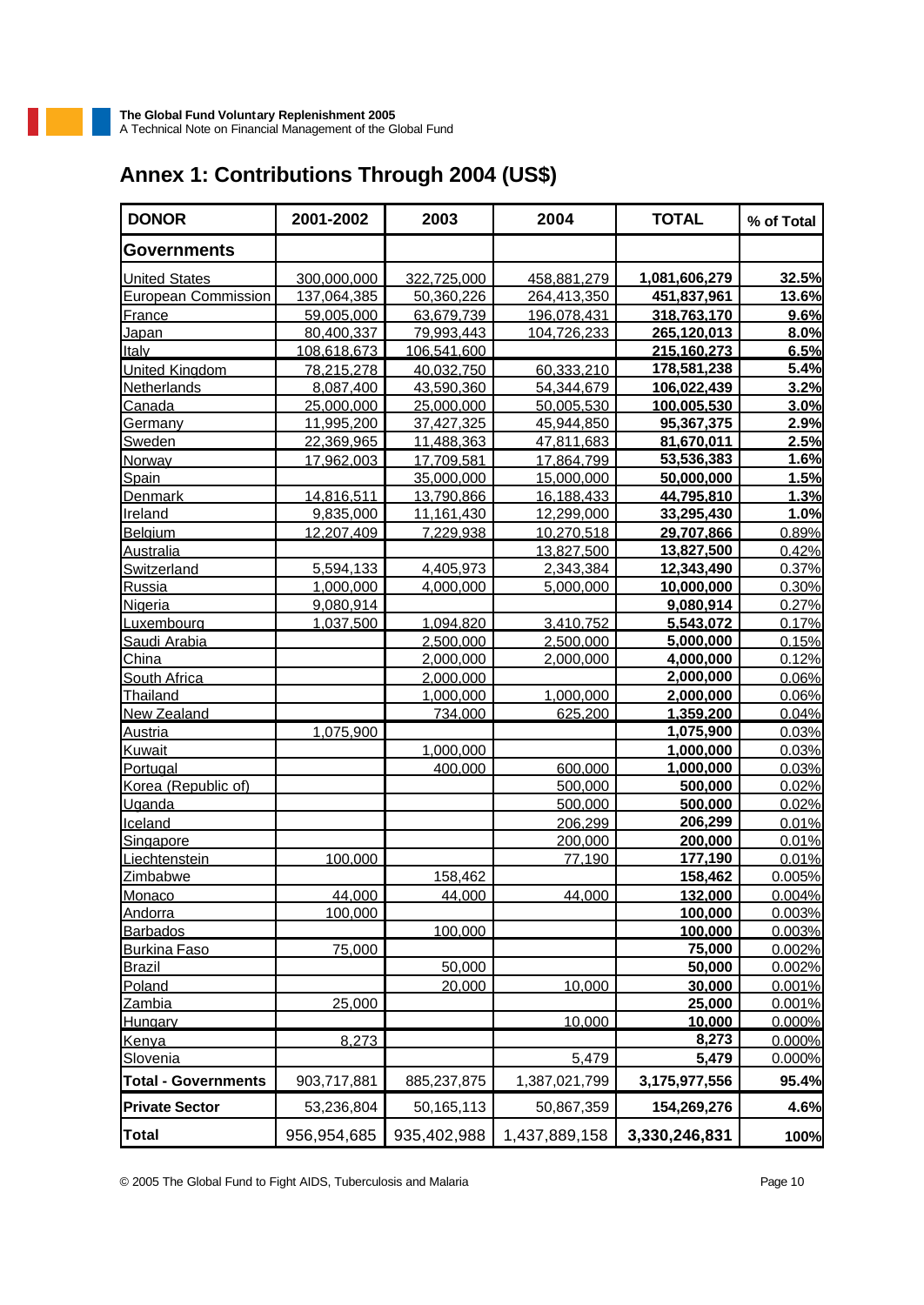# **Annex 2: Grants Approved & Disbursed**

| <b>US\$ millions</b>  | Grant               | Agreements      | <b>Total</b>    |                     |                     |
|-----------------------|---------------------|-----------------|-----------------|---------------------|---------------------|
|                       | Agreements          | Not Yet         | <b>Approved</b> |                     | Not Yet             |
|                       | Signed              | Signed          | by Board        | <b>Disbursed</b>    | <b>Disbursed</b>    |
| Round 1               | 545                 | 10 <sub>l</sub> | 555             | 370                 | 185                 |
| Round 2               | 807                 | 52              | 859             | 336                 | 523                 |
| Round 3               | 543                 | 92              | 635             | 135                 | 500                 |
| Round 4               | 72                  | 966             | 1,038           | 19 <sup>l</sup>     | 1,019               |
| Accelerated access to |                     |                 |                 |                     |                     |
| Phase II funding      | 3                   | 117             | 120             |                     | 120                 |
| <b>Totals</b>         | 1,970               | 1,237           | 3,207           | 860                 | 2,347               |
|                       | \$2.0 <sub>bn</sub> | \$1.2bn         | \$3.2bn         | \$0.9 <sub>bn</sub> | \$2.3 <sub>bn</sub> |

#### **Grants approved through 2004**

# **Annex 3: Pledges Not Yet Fulfilled** (at 23 February 2005)

|                                     |             |               | <b>PLEDGES by YEAR DUE (in USD)</b> |             |             |                           |               |
|-------------------------------------|-------------|---------------|-------------------------------------|-------------|-------------|---------------------------|---------------|
| <b>DONOR</b>                        | 2004        | 2005          | 2006                                | 2007        | 2008        | Period to be<br>Confirmed | <b>TOTAL</b>  |
| Australia                           |             | 3,878,976     |                                     |             |             |                           | 3,878,976     |
| Belgium                             |             | 6,601,307     | 6.601,307                           | 6,601,307   |             |                           | 19.803.922    |
| <b>Brazil</b>                       | 50.000      |               |                                     |             |             |                           | 50.000        |
| Canada                              |             | 56,451,613    |                                     |             |             |                           | 56,451,613    |
| China                               |             | 2.000.000     | 2.000.000                           | 2,000,000   |             |                           | 6,000,000     |
| Denmark                             |             | 24,604,569    |                                     |             |             |                           | 24,604,569    |
| European Commission                 |             | 56,209,150    | 56,209,150                          |             |             |                           | 112,418,301   |
| France                              |             | 196,078,431   | 196,078,431                         |             |             |                           | 392,156,863   |
| Germany                             |             | 107,189,542   | 94,117,647                          | 96,078,431  |             |                           | 297,385,621   |
| Greece                              |             |               |                                     |             |             | 326,797                   | 326,797       |
| Hungary                             |             | 12,000        |                                     |             |             |                           | 12,000        |
| Italy                               | 130,718,954 | 130,718,954   |                                     |             |             |                           | 261,437,908   |
| Liberia                             |             |               |                                     |             |             | 25,000                    | 25,000        |
| Netherlands                         |             | 60,130,719    |                                     |             |             |                           | 60,130,719    |
| Niger                               |             |               |                                     |             |             | 50,000                    | 50,000        |
| Russia                              |             | 5,000,000     | 5,000,000                           |             |             |                           | 10,000,000    |
| Rwanda                              |             |               |                                     |             |             | 1,000,000                 | 1,000,000     |
| Saudi Arabia                        |             | 2.500.000     | 2.500.000                           |             |             |                           | 5.000.000     |
| Singapore                           |             | 200,000       | 200,000                             | 200,000     | 200.000     |                           | 800,000       |
| Spain                               |             | 15,000,000    | 35,000,000                          |             |             |                           | 50,000,000    |
| Thailand                            |             | 1,000,000     | 1,000,000                           | 1,000,000   |             |                           | 3,000,000     |
| Uganda                              |             | 500,000       | 500,000                             | 500,000     |             |                           | 1,500,000     |
| <b>United Kingdom</b>               |             | 91,194,969    | 96,855,346                          | 96,855,346  |             |                           | 284,905,660   |
| <b>United States</b>                |             | 435,000,000   | 200,000,000                         | 200,000,000 | 200,000,000 |                           | 1,035,000,000 |
| <b>Health Authorities of Taiwan</b> | 1,000,000   |               |                                     |             |             |                           | 1,000,000     |
| <b>Total</b>                        | 131,768,954 | 1,194,270,231 | 696,061,882                         | 403,235,084 | 200,200,000 | 1,401,797                 | 2,626,937,949 |
|                                     | \$0.1bn     | \$1.2bn       | \$0.7bn                             | \$0.4bn     | \$0.2bn     | \$0.0bn                   | \$2.6bn       |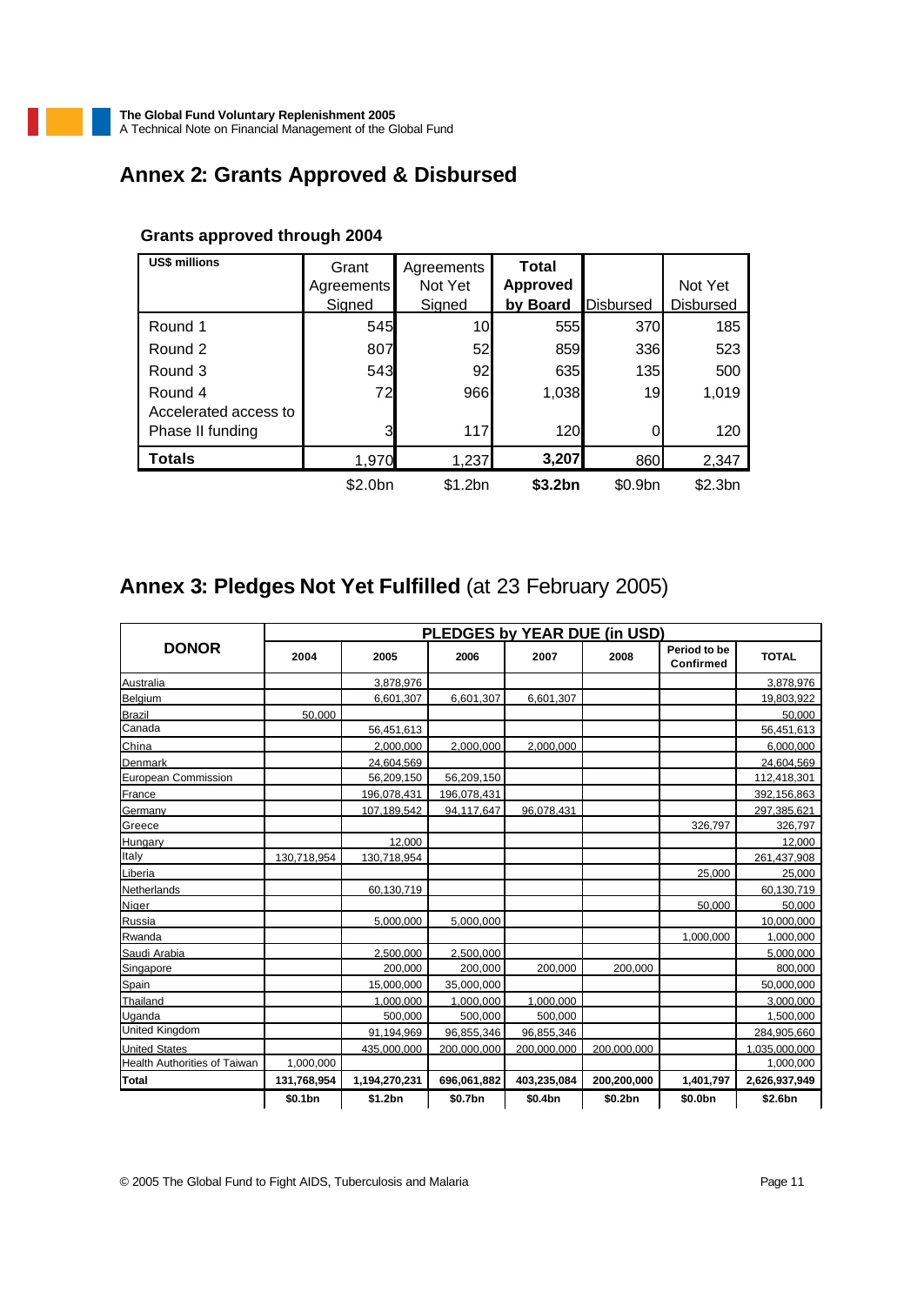# **Annex 4: Scope of Fiscal Management Study**

#### **Terms of Reference for Study of the Global Fund's Fiscal Management Structure and Processes (Extract)**

**Scope:** The matters addressed by the study should include the following:

#### (A) Policy regarding asset cover for grants

- ß Consider the appropriate degree of asset cover for grant commitments, having regard to:
	- o Best practices;
	- o The interests of donors and recipients;
	- o The Fund's legal obligations (including in Switzerland); and
	- o The nature and timing of the Fund's cash flows
- Identify and assess alternatives to the Fund's current policy of requiring sufficient cash or promissory notes to be on hand to cover the entire amount of each grant at the time of signing the grant agreement, taking account of:
	- o The multi-year disbursement profile of the Fund's grants;
	- o The replenishment mechanism to be introduced in 2005;
	- o The cash-flow impact of the increased use of promissory note as a contribution mode that could result from the replenishment mechanism; and
	- o The consequences for investment income.
- (B) Investment Strategy
- Identify the investment strategies best suited to the needs of the Fund, having regard to:
	- o Risk profile/capital preservation requirements;
	- o Liquidity needs
	- o Currency mix of assets and grant commitments; and
	- o Proportions of contributions in cash and promissory notes.
- **Consider the range of investment mechanisms available via the Trustee and their fit** with the investment strategies identified as best suiting the needs of the Fund.
- ß Analyse the comparative strengths of the Trustee and commercial banks, including:
	- o The suitability to the Fund of the investment mechanisms available; and
	- o The security of the Fund's assets, having regard to the stability and prudential regulation of each category of institution and the applicability of legal immunities to assets held by either category of institution.
- **Based on the foregoing, make recommendations to the Monitoring, Evaluation,** Finance and Audit Committee that the Global Fund might wish to discuss with the Trustee.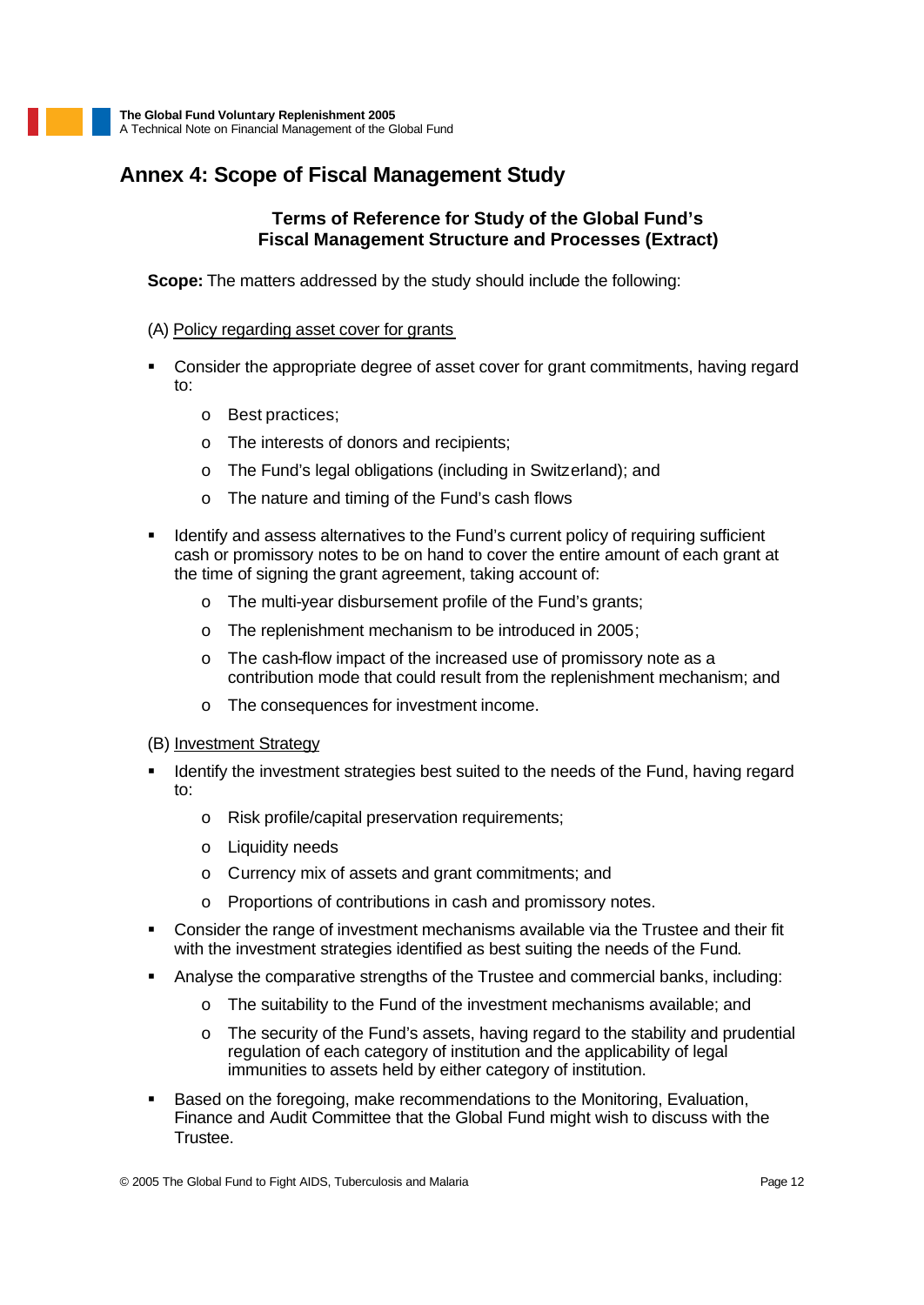# **Annex 5: Impact of Promissory Notes on Cash Balance**

This considers two scenarios: (A) where the level of promissory note usage remains at 10% of contributions and (B) where all contributions are paid by promissory note.

It is assumed that promissory notes are encashed in six equal installments at six-month intervals commencing on 31 March of the year of contribution.

Under scenario A (10% promissory note usage), the Fund's cash balance is projected to grow from US\$ 2.2 billion at end of 2004 to US\$ 5 billion by end of 2007, whereas under scenario B (100% promissory note usage) the cash balance would reduce to US\$ 1.7 billion.

#### **Scenario (A)**

#### **If 10% of contributions were paid by promissory note:**

| \$ million                 | 2002-04 | 2005     | 2006     | 2007     | 2008     | 2009     | 2010   | <b>Total</b> |
|----------------------------|---------|----------|----------|----------|----------|----------|--------|--------------|
| Grants                     |         |          |          |          |          |          |        |              |
| Approved                   | 3,207   | 2,311    | 3,503    | 3,612    |          |          |        | 12,633       |
| <b>Disbursed</b>           | 860     | 1,229    | 2,279    | 2,931    | 3,040    | 2,002    | 292    | 12,633       |
|                            |         |          |          |          |          |          |        |              |
| <b>Contributions</b>       |         |          |          |          |          |          |        |              |
| <b>Total contributed</b>   | 3,308   | 2,240    | 3,561    | 3,665    |          |          |        | 12,774       |
| Contributed in Cash        | 2,980   | 2,016    | 3,205    | 3,299    |          |          |        | 11,499       |
| Contributed by note        | 328     | 224      | 356      | 367      |          |          |        | 1,275        |
| Encashment of notes        | 90      | 313      | 193      | 316      | 241      | 122      |        | 1,275        |
| <b>Cash Flows</b>          |         |          |          |          |          |          |        |              |
| Contributed in Cash        | 2,980   | 2,016    | 3,205    | 3,299    |          |          |        | 11,499       |
| <b>Encashment of Notes</b> | 90      | 313      | 193      | 316      | 241      | 122      |        | 1,275        |
| <b>Total Encashed</b>      | 3,070   | 2,329    | 3,398    | 3,614    | 241      | 122      |        | 12,774       |
| <b>Grant Disbursements</b> | $-860$  | $-1,229$ | $-2,279$ | $-2,931$ | $-3,040$ | $-2,002$ | $-292$ | $-12,633$    |
| <b>Operating Expenses</b>  | -84     | $-65$    | -70      | -80      |          |          |        | $-299$       |
| Interest                   | 72      | 38       | 55       | 69       | 58       | 20       |        | 314          |
| Net Cash Flow              | 2,198   | 1,073    | 1,104    | 672      | $-2,741$ | $-1,860$ | $-291$ | 156          |
| Cash at Start              |         | 2,198    | 3,271    | 4,375    | 5,048    | 2,307    | 447    |              |
| Cash at End                | 2,198   | 3,271    | 4,375    | 5,048    | 2,307    | 447      | 156    | 156          |
| Unencashed Prom. Notes     | 238     | 149      | 312      | 363      | 122      |          |        |              |

(Notes: Includes Operating Expenses to 2007. Assumes interest of 1.5% per annum.)

Cash Balance \$5.0bn